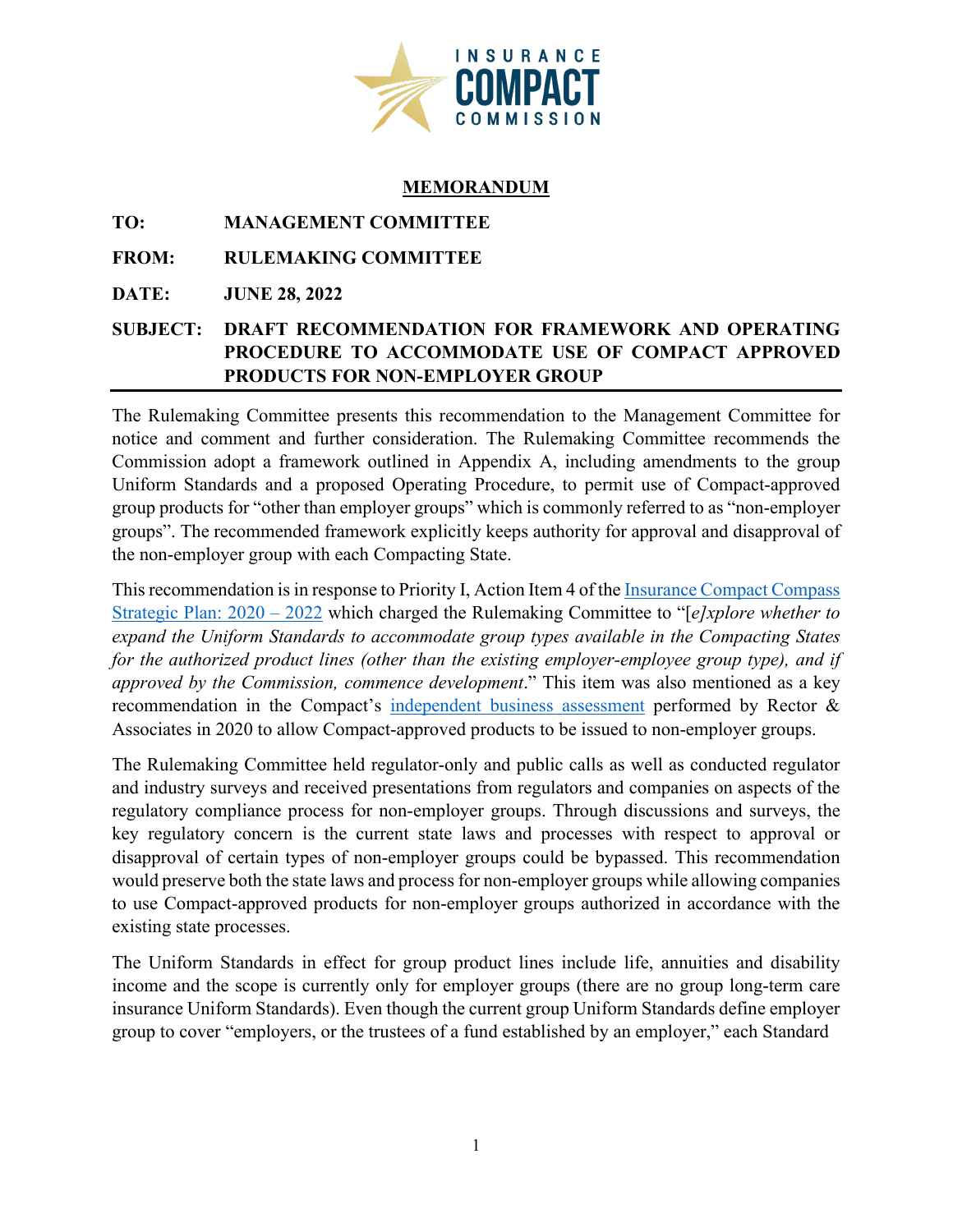explicitly provides such employer groups must be permitted in the jurisdiction where the policy is delivered or issued for delivery. In other words, state law continues to apply to the definitions and appropriateness of employer groups. Just like the process in the states, insurers are generally not required to go through a separate review or approval process for a specific employer group, such as ABC Company.

Many states expressed concern with certain types of non-employer groups especially associations, certain trusts, and discretionary groups. The examples of regulatory action and concern are more likely to arise from association health plans which are outside the authorized product lines under the Compact statute. Even for group life, annuities, and disability income, several states have a robust process requiring a separate review to verify the legitimacy of the specific non-employer group, such as ABC Association, including review of the non-employer group's governing documents to ensure the group is established other than for the purpose of insurance.

Insurers expressed a desire for efficiency in filing group products through the Compact that can be issued to multiple group types. Today, insurers are faced with a choice of filing a group product through the Compact for employer groups and filing the same or similar group product state-bystate for non-employer groups or not filing through the Compact due to the bifurcation of what, in most cases, is the same group product.

This framework would allow insurers to submit group products for approval to the Compact under the member-adopted Uniform Standards which provide detailed and comprehensive content form requirements. It would expand the definition of employer group to include trusts known as portability trusts, which are created by insurers for continuation of group insurance when an employee terminates and exercises their contractual right to port, i.e., maintain, group coverage when no longer a member of the original group. The employer group definition would also be updated to include labor unions and professional employment organizations.

Under the framework, non-employer groups would:

- (1) Be defined as any group type other than employer groups recognized under the respective state's framework; and
- (2) Require the insurer to satisfy the eligibility, qualification and authorization process required in Compacting States

before being able to issue a Compact-approved product to the non-employer group. Creditor groups would continue to be prohibited from the scope of the group Uniform Standards.

The authority of whether a group fits the definition of an Employer Group or Non-Employer Group would be subject to the exclusive determination of the State and governed by applicable state law in the jurisdiction where the policy or the certificate is delivered or issued for delivery. The proposed Operating Procedure further reiterates in a drafting note that the *laws in the Compacting State where the policy or certificate is delivered or issued for delivery applies to whether the groups defined above are authorized to operating in the Compacting State. By categorizing these groups as "Employer Groups" and "Non-Employer Groups" for purposes of this Operating Procedure and Uniform Standards, there is no intent to create statutory definitions for these*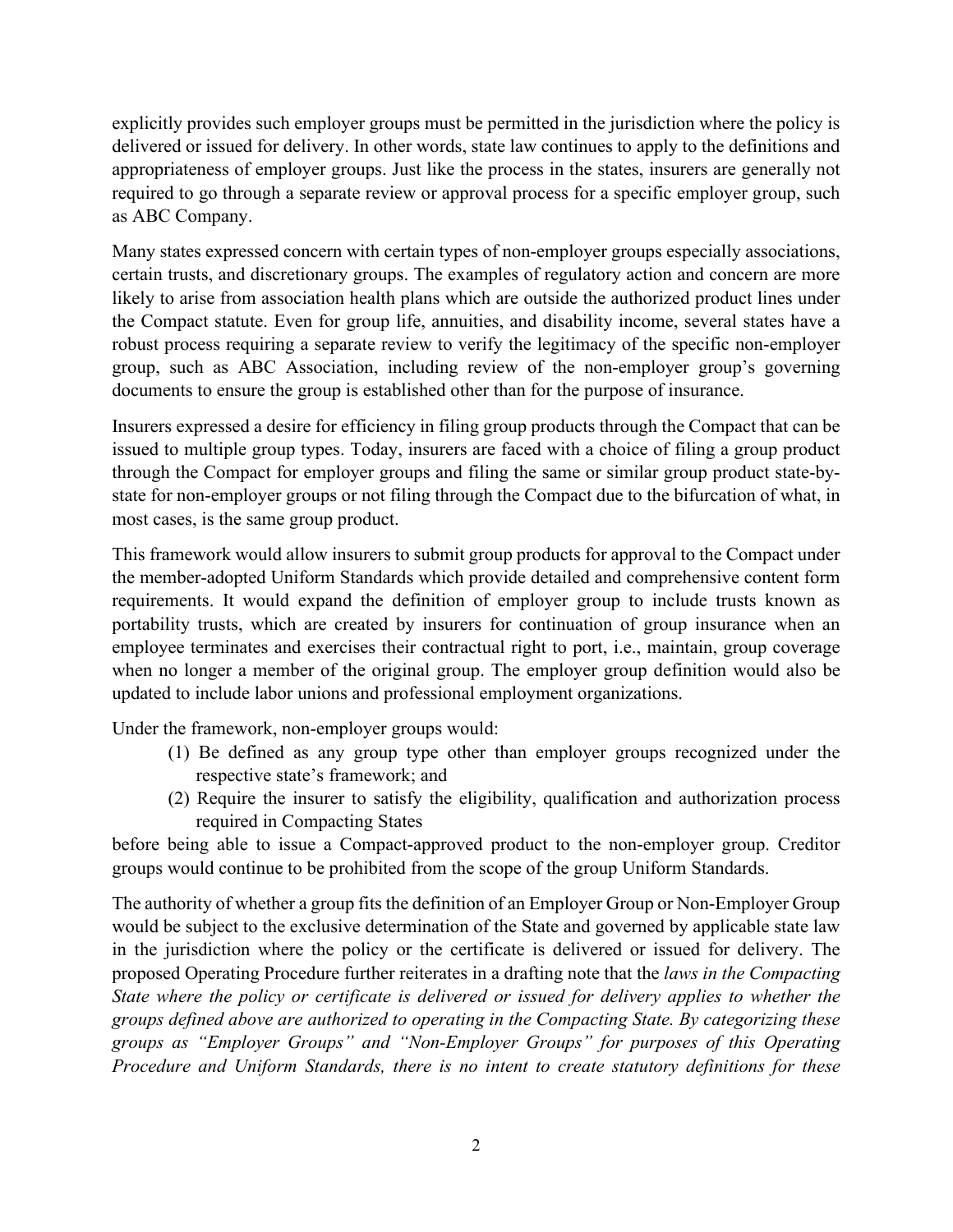*groups where none existing in the laws of the Compacting State where the policy or certificate is delivered or issued for delivery.* 

The Rulemaking Committee recommends a draft *Operating Procedure for the Use of Compact-Approved Products for Other Than Employer Groups* which circumscribes this process. The Rulemaking Committee recommends the Product Standards Committee consider amendments to the existing group Uniform Standards to include terminology or provisions to accommodate nonemployer groups within their respective scopes.

Under this recommendation, the use of Compact-approved products would accommodate both employer and non-employer group types with the requirement that insurers continue to follow the existing state process for approval or disapproval of non-employer groups before a Compactapproved product can be issued to the non-employer group.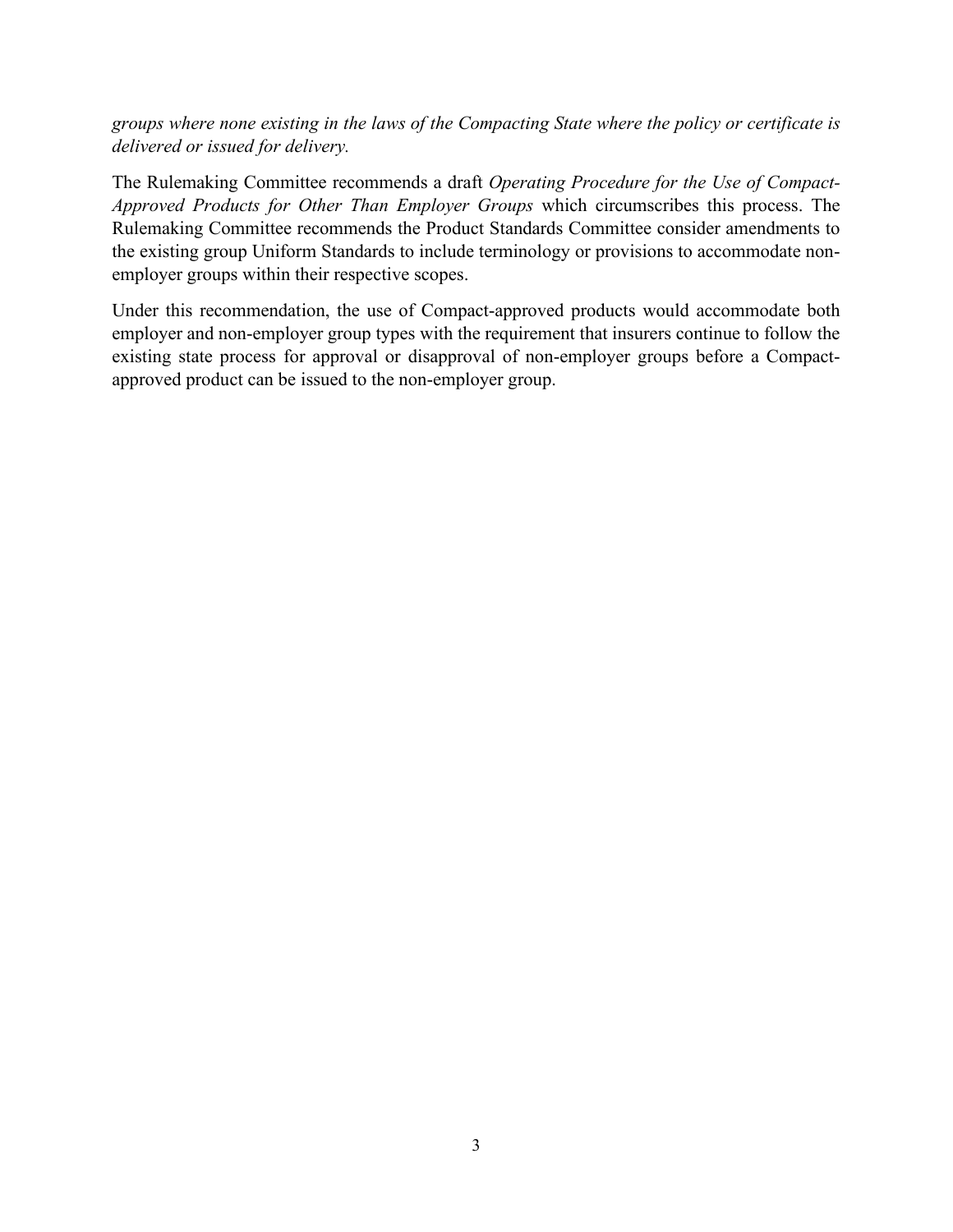## **APPENDIX A**

- A. Current Status of Group Uniform Standards
	- i. Can be used for employers, or the trustees of a fund established by an employer, that are permitted in the jurisdiction where the policy is delivered or issued for delivery.
	- ii. Adopted group standards include group term life insurance products, group disability income insurance products, single premium group fixed annuity products, and group guaranteed interest contracts for non-variable annuities. Group policyholder application standards applies across available product lines.
- B. Amend the Group Uniform Standards to Expand Scope
	- i. Add a clear statement that eligibility and qualification for a group falls within the authority (including the prior approval authority as applicable) of the Compacting States.
	- ii. Consider expanding the scope of employer or add specific definitions for labor unions, professional employer organizations, and possibly pooled employer plans.
	- iii. Add clear statement that approval of a group product by the Insurance Compact shall not be deemed as approval to use or issue the product to a nonemployer group. (See Partnership statement in the [Core Standards for](https://www.insurancecompact.org/documents/standards_ltc_i_3_core.pdf)  [Individual Long-Term Care Insurance Policies\)](https://www.insurancecompact.org/documents/standards_ltc_i_3_core.pdf).
	- iv. Consider clarifying the scope of an employer to include a portability trust established specifically for, and limited to, providing portability coverage for employees and their dependents whose coverage ends under an employer's plan.
	- v. To facilitate compliance with state-specific non-employer group type requirements, determine if changes are necessary to the Variability of Information section or General submission requirements section.
	- vi. To accommodate terminology that may be used in group product forms for non-employer groups such as "association" instead of "employer," and "member" instead of "employee," amend the group Uniform Standards to provide an appendix to denote terminology and definitions, if applicable, for non-employer group types similar in nature to the Appendix for Fraternal Benefit Societies in the individual life insurance and annuity product Uniform Standards.